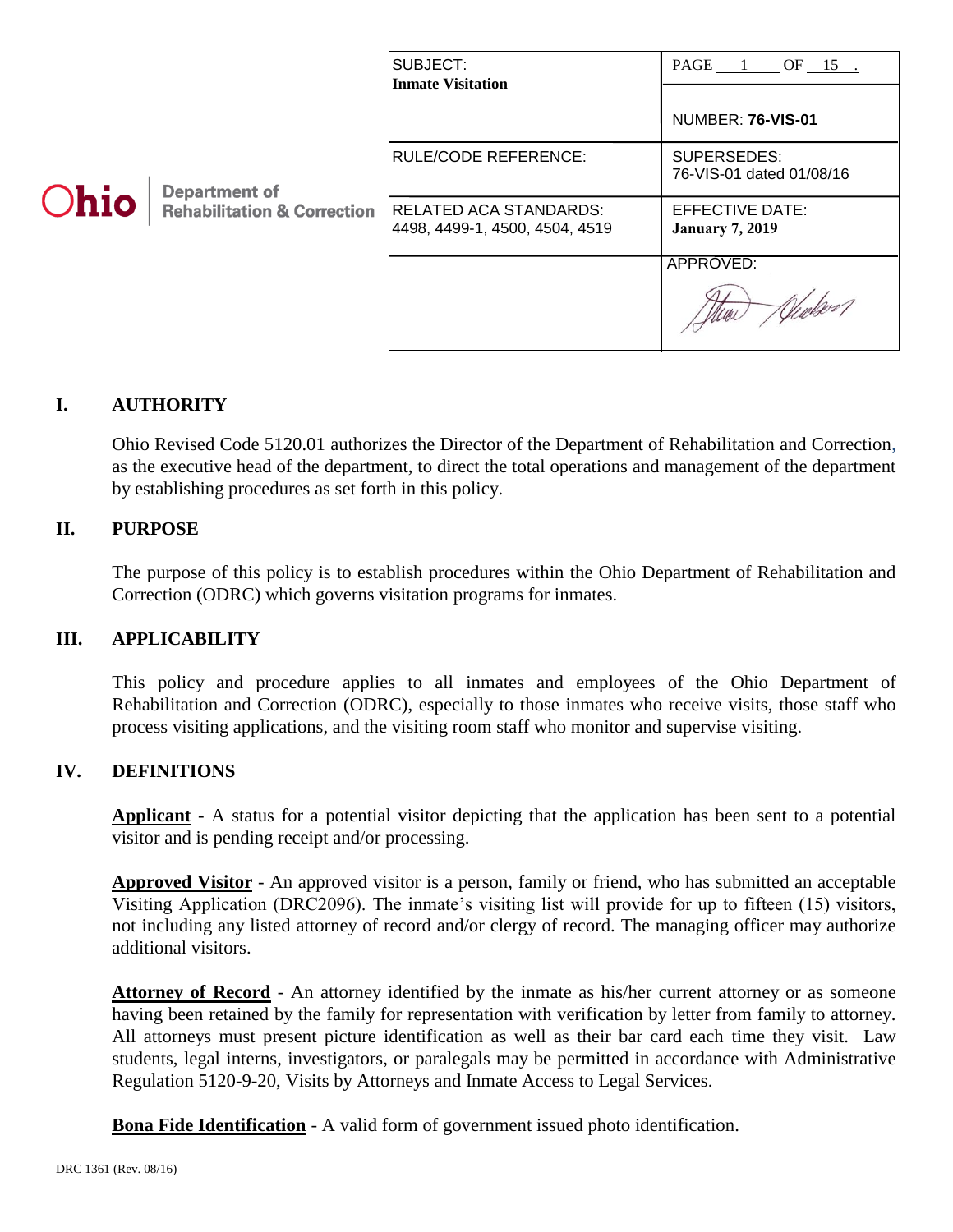**Child** - Any person under the age of eighteen (18) years.

**Clergy of Record** - Clergy identified by the inmate as their current outside clergy member. Clergy must complete a Visiting Application (DRC2096) and send in a letter on letterhead stating they are the clergy of record and provide proof of professional certification. Associate or staff pastors may visit in place of the clergy of record with proper application and professional verifications.

**Courtesy Visit** - A one-time visit granted by the managing officer/designee at the reception centers when a visitor's application is pending approval or when other administrative delays/changes exist.

**Guardian** - An approved visitor who has been given notarized permission to accompany a child on a visit. (Authorization for Minor Child Visitation, DRC4371). This permission may only be granted by the custodial parent or legal guardian and must specify the name of the visitor(s) accompanying the child and grant permission for the child to be photographed and searched.

**Immediate Family** - Parents, Aunt, Uncle, Husband, Wife, Children, Stepchildren, Grandchildren, Brother, Sister, Stepsiblings, Half-Siblings, Grandfather, Grandmother, and Great-Grandparents. Son-In-Law, Daughter-In-Law, Sister-In-Law, Brother-In-Law, Mother-In-Law, and Father-In-Law will only be considered immediate family while the binding marital relationship is intact. Step-Parents, Adoptive Parents and/or Foster Parents may be considered within this definition when it has been verified the inmate was raised by this individual as a result of remarriage, death, desertion, or absences of a parent (verification may include, but is not limited to, marriage certificates, court decrees, adoption orders, etc.). Common-law marriages shall only be approved if they were recognized by a court of law as commencing prior to October 10, 1991, in accordance with O.R.C. 3105.12.

**Reentry Mentor -** A volunteer who is affiliated with a community organization that has partnered with the DRC to assist the inmate in transitioning into the community.

**Service Animal -** Any dog or miniature horse individually trained to do work or perform tasks for the benefit of an individual with a disability. Service animals come in all breeds and sizes. A service animal may be trained either by an organization or by an individual with a disability, need not be certified or licensed, and provide a wide range of services that may or may not be identifiable, including but not limited to:

- assisting individuals who are blind or have low vision with navigation and other tasks;
- alerting individuals who are deaf or hard of hearing to the presence of people or sounds;
- pulling a wheelchair;
- assisting an individual during a seizure or alerting individuals to the presence of allergens;
- providing physical support and assistance with balance and stability to individuals with mobility disabilities; and
- helping persons with psychiatric and neurological disabilities by preventing or interrupting impulsive or destructive behaviors.

Additional contact (prior to visit) with ODRC is required if the service animal is a miniature horse due to additional guidelines must be considered.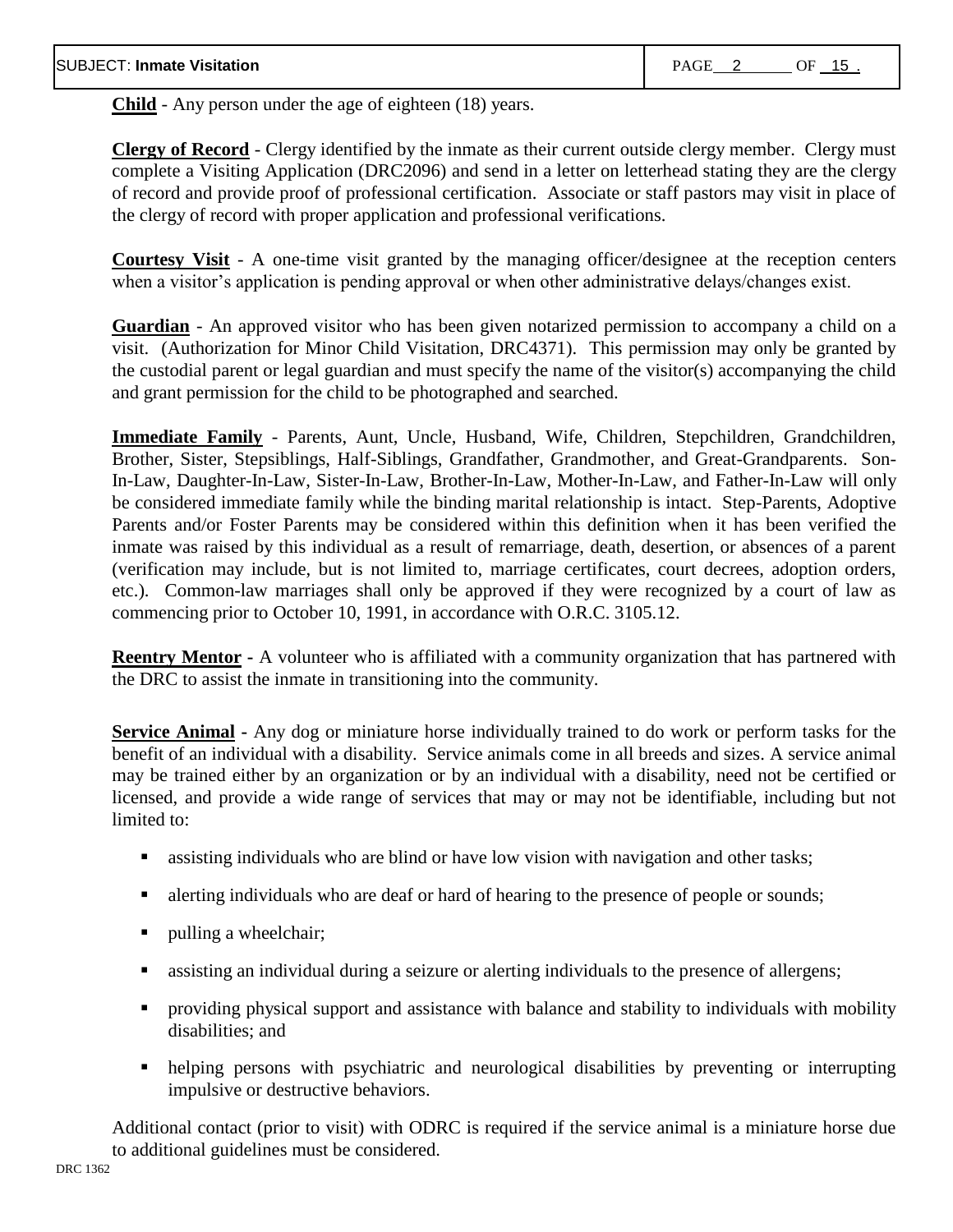**Special Visit** - A visit that has been approved by the managing officer/designee for someone who may not be an approved visitor, but where significant reasons indicate such a visit would be beneficial to the offender and would not present a security concern to the institution.

**Temporary** - A status given to the list of immediate family members submitted by the inmate during the reception intake process.

**Tentatively Approved** - A status in the approval process for visitation when the applicant has returned an application for visitation, processing has been completed, and approval is pending until the initial visit.

**Video Visitation** - A method of visitation through a kiosk or JP4/5 player to individuals who have authorized JPay accounts.

### **V. POLICY**

It is the policy of the Ohio Department of Rehabilitation and Correction (ODRC) that inmates in the physical custody of the ODRC be allowed visitation privileges. The visiting program is designed to enhance contact with family and other support persons that will enable the inmates to successfully reenter society at the conclusion of their incarceration.

### **VI. PROCEDURES**

### **A. General Visiting Guidelines**

- 1. The ODRC General Visiting Instructions (DRC2274) and Declaration of Understanding (DRC2554) shall be made available to all staff, inmates, and visitors. Each institution has different physical facilities and programs; therefore, the managing officer at each institution shall have discretion in determining the number of visitors allowed to visit an inmate at any one time, the frequency, duration, priority of visits, and the visiting hours. Any significant changes made by the institution in the number of visitors allowed to visit an inmate at any one time, the frequency, duration and priority of visits, and the visiting hours shall be made available for the visitor and inmates to review thirty (30) days prior to the change effective date. These changes shall be displayed in the front entrance of the institution, in the visiting areas, and in the living areas of the units. However, no institutional specific policies will supersede the General Visiting Instructions (DRC2274).
- 2. Visitation areas shall have facilities fully accessible to disabled visitors, including restrooms and entrance ramps to the visitation area. Inmate visiting facilities shall permit opportunities for formal/informal communication. Devices that preclude physical contact shall not be used except in instances of substantiated security risk, (e.g., special management housing).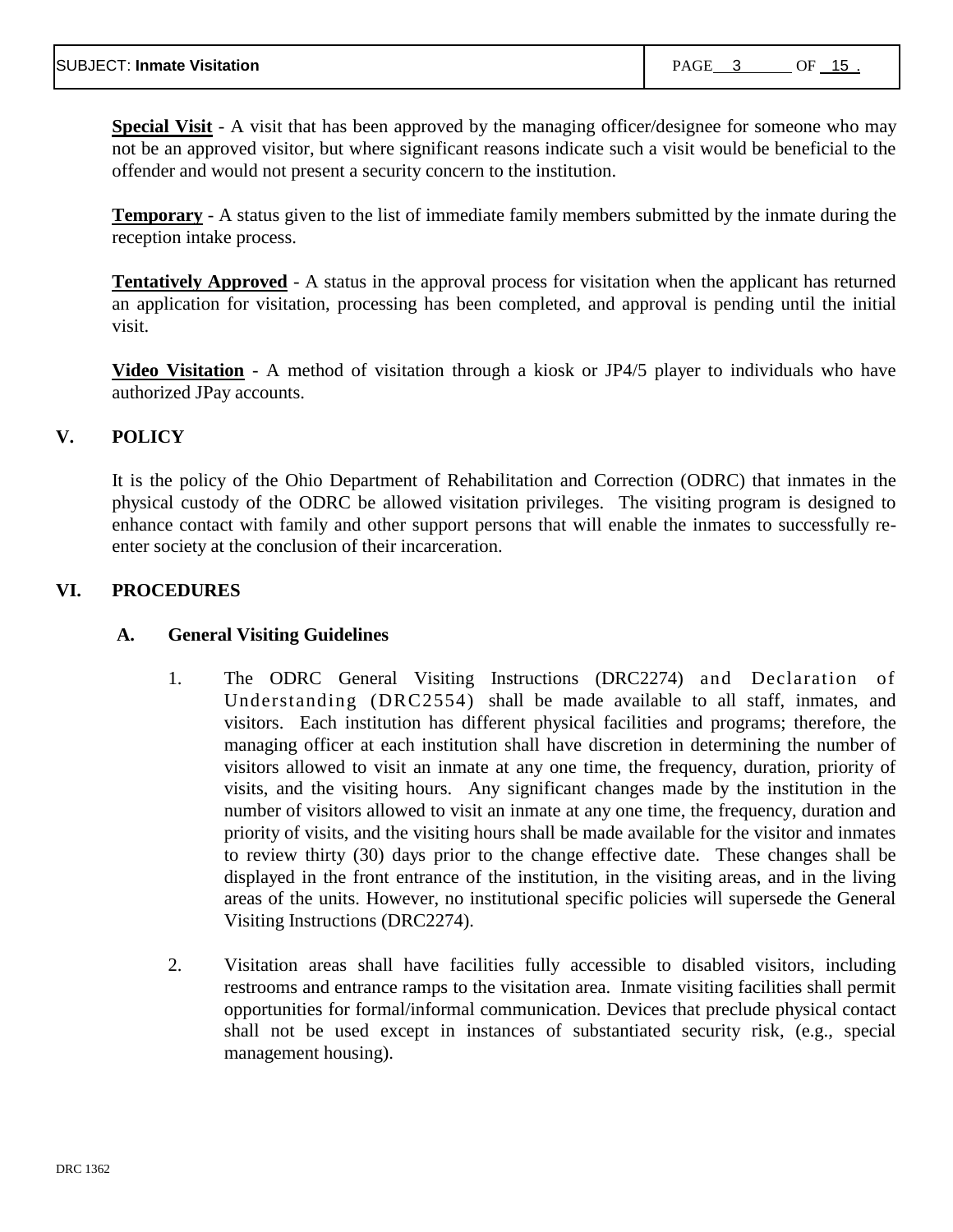| <b>SUBJECT: Inmate Visitation</b><br><b>PAGE</b> |  | OF | -15 |
|--------------------------------------------------|--|----|-----|
|--------------------------------------------------|--|----|-----|

- 3. Staff facilitated institution programs that include family contact activities shall not count towards the number of visits an inmate is permitted to receive. Contacts of this type are categorized as formalized activities in programs facilitated by staff and are established in addition to normal visiting.
- 4. Each designated visiting department shall have an area designated as a Reading Room in accordance with ODRC Policy 76-VIS-04, Reading Room Programs. Reading Rooms should be "child-friendly" and contain a diverse supply of age appropriate books, learning aids, and toys that appeal to the interest of children. Procedures shall be established to ensure the safety, sanitation, and availability of the Reading Room to parents and children. In addition to scheduled readings, special activities may be planned to enrich the child's visiting experience and foster family ties.
- 5. ODRC employees assigned to an area in which they have significant interaction with the public shall be provided with additional training by their institution. Each employee shall be required to participate in and complete an initial four (4) hour Front-Entry/Visitor's Training Course. The lesson plan is maintained through the Corrections Training Academy (CTA). This training course provides each employee with a holistic view of balancing good security and public relations and once completed shall be documented in the employee's training file. In addition to the above training, it may be necessary to provide staff in these areas with additional training in the Department's Offender Tracking Systems (DOTS portal) and screens related to visitation.
- 6. Each institution shall make information about local means of public transportation to the institution available to visitors and provide a means for visitors to contact public transportation agencies for needed services.
- 7. Each institution shall develop local procedures aimed at balancing security concerns with opportunities for inmates and visitors to spend quality time together during the visit. These procedures shall be incorporated into the local post order.
- 8. Inmates may be required to wear special clothing and/or footwear during the visit as determined by the managing officer.
- 9. Visitors accompanied by a service animal will be granted entrance with the service animal under the following provisions:
	- a. ODRC is committed to providing service to visitors with disabilities, including those individuals with disabilities who are accompanied by a service animal, in compliance with the Americans with Disabilities Act (ADA).
	- b. ODRC may ask the person who has the animal if it is a service animal required because of a disability, and what service the animal is trained to perform. ODRC may not ask an individual with a disability for proof of his/her disability or for any information about his/her disability, nor may ODRC require proof or certification of the animal's training or vaccination. Service animals do not always have a sign, symbol, or harness indicating they are service animals.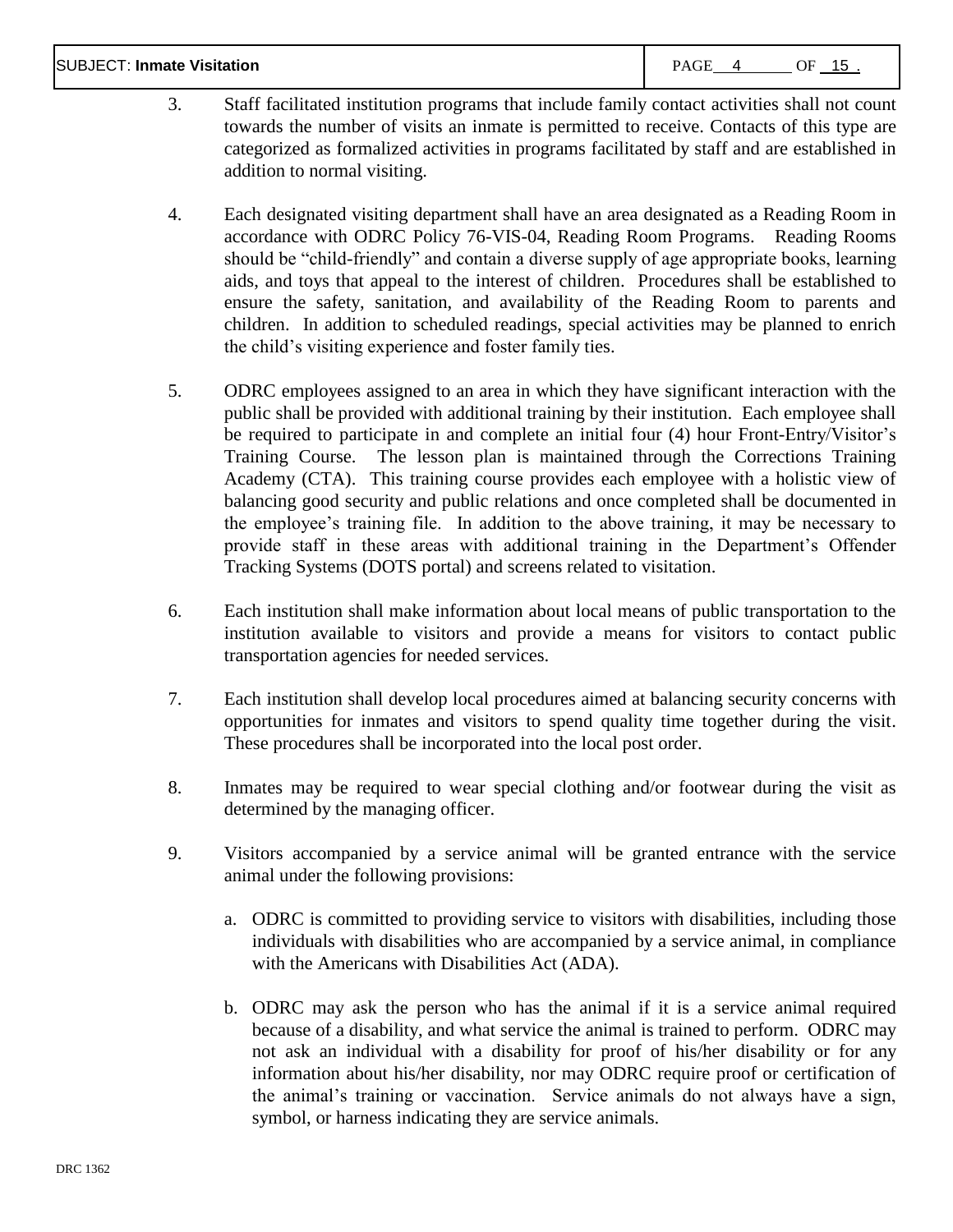c. ODRC has the right to exclude a service animal from the premises only if the animal is out of control and the animal's handler does not take effective action to control it or the animal is not housebroken. ODRC may not refuse service to an individual with a disability who may normally be accompanied by a service animal, when he/she is not accompanied by the service animal.

### **B. Reception Center Visitation**

- 1. Immediate family members shall be permitted to visit an inmate housed at a reception center. The inmate shall also be permitted to identify one (1) significant support person other than a family member to be a visitor during the reception process.
- 2. Those individuals requesting to visit an inmate during reception shall complete a Visitor Application (DRC2096) at the time of their first visit. In addition to the application form, visitors shall sign the Declaration of Understanding (DRC2554) and the General Visiting Instructions (DRC2274).
- 3. An inmate may select one (1) person, not the victim of current or past crimes, to immediately be marked as "tentatively approved" on his/her visiting list at the reception center for the sole purpose of placing money on the inmate's account. The reception center shall place \$\$\$\$ in the address field in DOTS Portal – VSL screen to signify financial support. However, in order to be approved for visitation, the visitor must submit an application and be approved in accordance with ODRC Policy 76-VIS-01, Inmate Visitation. Once the visitor has completed the application process, the visiting officer/case manager shall replace the \$\$\$\$ with the visitor's current address.
- 4. While at reception (or a parent institution), inmates may request the mother/father of their children be added to the visiting list. They are required to follow the same application process as any other visitor and count towards the fifteen (15) person visiting list limitation. The mother/father of children provision is made to facilitate family ties between the incarcerated parent and his/her children. The visitor is permitted to visit without the child or children.
	- a. In some cases, an incarcerated parent may not be listed on the child's birth certificate. It is the inmate and/or custodial parent's responsibility to provide verification of paternity.
	- b. The inmate may provide a receipt of the "acknowledgement of paternity" form through Vital Statistics or a child support enforcement collection order may serve as verification of relationship.
- 5. Questionable applications may be forwarded to the managing officer's designee for resolution. The managing officer's designee may authorize a courtesy visit for those individuals. Such courtesy visits shall be clearly marked in the visitation notes in DOTS Portal.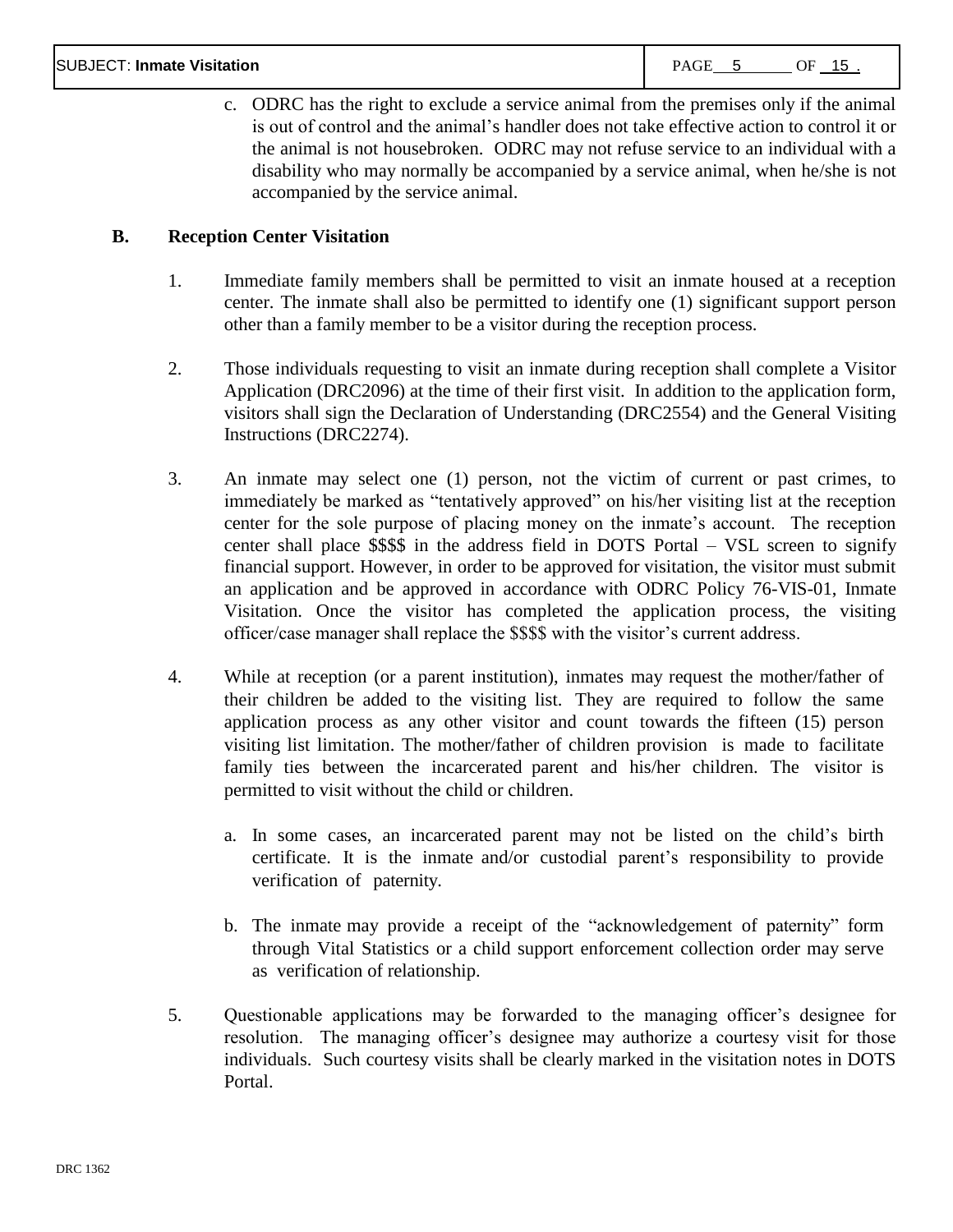| <b>SUBJECT: Inmate Visitation</b><br>PAGE<br>OF<br>- 15 |
|---------------------------------------------------------|
|                                                         |

- 6. Visitors must present a copy of their bona fide identification with their application. After verification, the reception center staff shall enter all required information into the DOTS Portal VISTI Screen (Visitor Details) and list the visitor as an approved (A) visitor.
- **7**. Inmates returning to DRC within two (2) years of release from incarceration shall have their prior visiting list reviewed and updated at reception by classification specialists. This review shall include verification of victims and co-defendant(s) who may be restricted from visiting. When identified through the screening process, new victim or codefendant visiting status must be determined on a case-by-case basis. The individuals on the visiting list in a re-approved status shall not have to repeat the application process. The reception center staff shall enter or copy and paste the old visiting list to the inmate's new visiting list in DOTS Portal.
- 8. Inmate visitors at reception centers shall comply with all parts of this policy with the exception that visitor applications shall be completed at the time of their first visit. Visitors may not visit an inmate at a parent institution until after receipt of a visitor application or unless already listed as an approved visitor by a reception facility.
- 9. Short term inmates serving ninety (90) days or less at CRC, LORCI and ORW shall be permitted visiting privileges based on their reception visiting list throughout the duration of their incarceration.

### **C. Visitor Application and Processing Procedures**

- 1. With the exception of attorneys and official visitors, each potential visitor must complete a Visiting Application (DRC2096). This application may be sent through the U.S. Mail, emailed, faxed or dropped off in person; however, visitation shall not be granted until the application has been processed and the visitor has been approved and notified. Visitors entering the institution shall conform to regulations in accordance with ODRC General Visiting Instructions (DRC2274). The inmate's visiting list may include up to fifteen (15) visitors, regardless of the relationship, excluding any listed attorney of record, clergy of record or children under the age of eighteen (18) years old. Inmates who had more than fifteen (15) visitors (this total includes tentatively and approved visitors) on their visiting list as of November 26, 2005 shall have all of their visitors grandfathered.
- 2. No visitor of inmates shall be admitted for visitation until the visitor application is received and verification of identity has been established. Visitors may be placed on more than one (1) ODRC inmate's visiting list as long as they are in good standing. The managing officer/designee may approve visitors to visit with more than one (1) inmate during a scheduled visit if all involved are immediate family members and/or approved visitors. This does not include clergy-of-record.
- 3. Unit staff or another designee shall conduct an electronic search of information regarding visitor applicants. At a minimum, decision makers shall search VNAMS and VADDS to determine past and current restrictions and visitation histories involving other inmates. In addition, the visitor's name should be searched through the inmate's PSI for co-defendant and/or victim status. Information shall be reviewed**,** and a decision based on a case-bycase basis. Checks shall be documented on the visitation application and notes.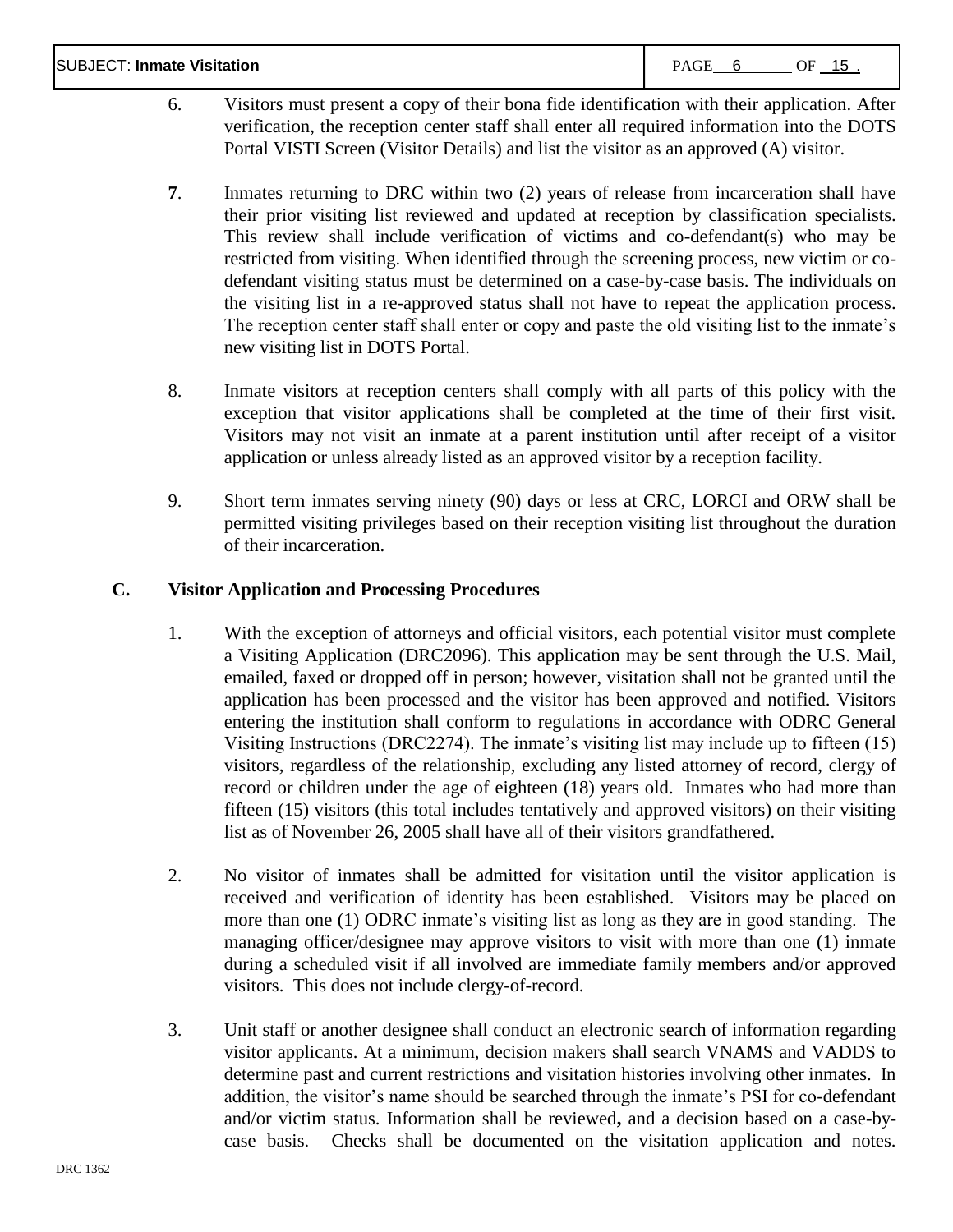Additionally, if warranted, they shall be recorded in Visitation Notes or the RAP6 screen in DOTS Portal.

- 4. Each visitor, with the exception of attorneys, must sign a copy of the Declaration of Understanding (DRC2554) and the General Visiting Instructions (DRC2274) and submit them with the visitor application prior to visiting an inmate for the first time. Case managers shall note receipt of the appropriate forms in DOTS Portal in the Visitation Notes screen. Visitor applications and supporting documents shall be electronically scanned into OnBase by designated staff. All visitors must register upon each visit and show bona fide identification. Visitors may list their e-mail address on the visitor application to facilitate communication with the case manager.
- 5. Amish Visitors: Those individuals identifying themselves as Amish may visit one (1) time only after which they are to be informed they must obtain one (1) of the following items and present it when they arrive for their next visit:
	- a. State identification without a picture; or
	- b. A letter from the local county sheriff, prosecutor, judge, or health department, indicating the individual is who they say they are, with the signature of the visitor notarized; or
	- c. A letter from an elected state official (e.g., congressman, representative, senator, etc.) indicating the individual is who they say they are, with the signature of the visitor notarized.

The visitor shall then sign in with the visiting officer/supervisor comparing the signature on the letter to the signature provided that day. If there is any question as to the similarity in the signatures, a supervisor must make the determination regarding the individual being able to visit.

- 6. Visitors shall not enter any areas of the institution except for approved visitation areas, as determined by the managing officer/designee, and approved routes to and from those areas.
- 7. Visitors are not permitted to deliver packages, correspondence, money, or printed materials directly to **i**nmates. All such items shall be processed through the mail. In addition, inmates shall not be permitted to convey any property to a visitor without the written consent of the managing officer/designee.
- 8. Only approved or tentatively approved visitors may deposit funds to an inmate's account by utilizing the JPay system, kiosks, online or via the telephone.
- 9. All visitors under eighteen (18) years of age must be related to the inmate being visited or accompanied by an approved visitor who is the child's parent, legal guardian or guardian, as defined in this policy. A Visiting Application (DRC2096) for the child is required to be completed and signed by the child's custodial parent or guardian. Documentation naming the child's custodial parent or guardian must be presented in the form of a birth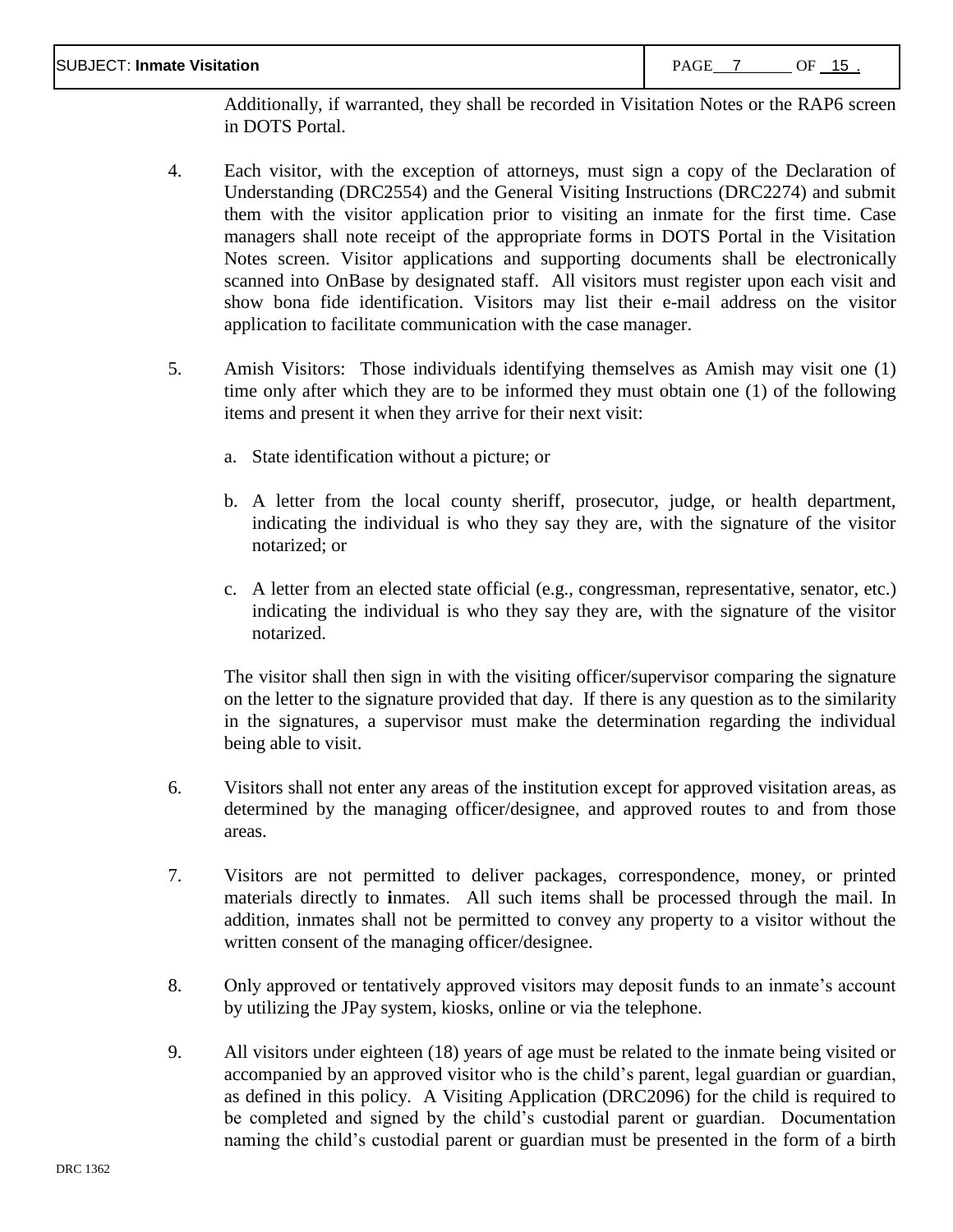#### SUBJECT: **Inmate Visitation** PAGE 8 OF 15 .

certificate or custodial court order at the first visit. Once the minor child's verification is completed, he/she shall be listed as approved. This verification shall be made in the VNOTS section of DOTS indicating when the verification was made and who made the verification. The verification of the child's birth certificate may be requested by the institution as the child's physical appearance changes. This documentation shall be maintained on file by the institution for future references. The name, date of birth and address of the verified minor children of the inmate shall be entered into DOTS Portal VISTI screens. The minor children shall not count towards the fifteen (15) visitors on an inmate's visiting list.

- a. In cases where an inmate's child visits and a custodial parent or legal guardian does not accompany the child, a notarized Authorization for Minor Child Visitation Form (DRC4371) must be provided, specifying the name(s) of the guardian(s) listed on the approved visiting list who may bring the child to visit and permission for the child to be photographed and searched.
- b. This notarized Authorization for Minor Child Visitation Form (DRC4371) may be mailed in or delivered at the time of the first visit, with the letter being electronically scanned into OnBase by assigned staff and documented in DOTS Portal. If the letter is not notarized, the child is not to enter the institution. This form expires and must be re-submitted after one (1) year. Case managers or visiting staff shall note the receipt of the appropriate form in the VNOTS section of DOTS Portal.
- c. An incarcerated parent cannot serve as the authorizing signature on the Authorization for Minor Child Visitation Form (DRC4371).
- d. The Authorization for Minor Child Visitation Form (DRC4371) may be revoked at any time by the custodial parent or legal guardian.
- e. Once the minor child has reached his/her 18<sup>th</sup> birthday, a new application must be submitted.
- 10. Inmates may add or remove visitors by notifying their unit staff. There are no restrictions on how often an inmate may change/remove visitors.
	- a. All requests to add visitors will require an application be submitted in accordance with section VI.C. of this policy.
	- b. Visitation applications may be denied in accordance with section VI.F of this policy.

### **D. Professional, Official, and Special Visitor**s

1. Each inmate may have one (1) attorney of record unless additional attorneys are required for ongoing litigation. Except when authorized in writing by the managing officer/designee, attorneys shall not be allowed to deliver packages, correspondence, money or printed materials to any inmate. The managing officer/designee may authorize the attorney to bring in recording devices, stenographs, etc.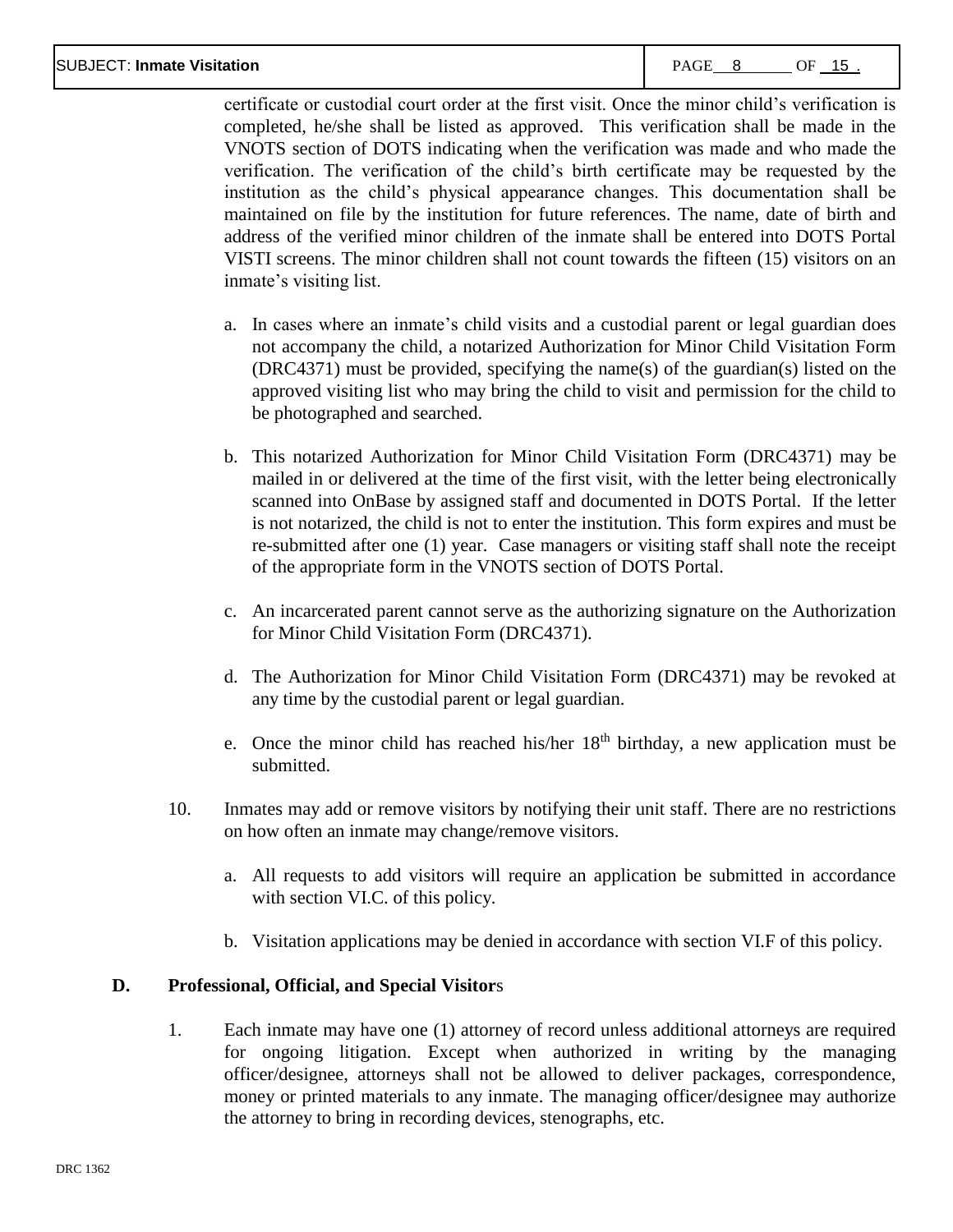#### SUBJECT: **Inmate Visitation** PAGE 9 OF 15 .

- 2. Inmates may have one (1) person on their visiting list as their clergy of record except in the case of associate or staff pastors. In the event the clergy of record is not available, associate or staff pastors may visit in their place. This exception does not increase the number of allowable visits.
	- a. The institution chaplains are responsible for verifying all professional certifications prior to the pastor being listed on the inmate's visiting list.
	- b. Except when authorization is in writing by the managing officer/designee, clergy shall not be allowed to deliver packages, correspondence, money, or printed materials to any inmate.
- 3. A community organization volunteer that has partnered with the DRC to assist the inmate in transitioning into the community may be added to an inmate's approved visitor list as a reentry mentor and will count towards their fifteen (15) person visiting list limitation.
- 4. Inmates may request that the mother/father of their children be added to the visiting list. They are required to follow the same application process as any other visitor and count towards the fifteen (15) person visiting list limitation. The mother/father of children provision is made to facilitate family ties between the incarcerated parent and his/her children. The visitor is permitted to visit without the child or children.
	- a. In some cases, an incarcerated parent may not be listed on the child's birth certificate. It is the inmate and/or custodial parent's responsibility to provide verification of paternity.
	- b. The inmate may provide a receipt of the "acknowledgement of paternity" form through Vital Statistics or a child support enforcement collection order may serve as verification of relationship.

### **E. Special Visits**

- 1. The managing officer/designee may grant special visits or professional contact visits utilizing the Special Visit Request (DRC2466) when special circumstances are present. Such special visits may be approved for hours other than those regularly scheduled for visitation as scheduling and space permits. Special visits may not be authorized more than once per inmate every three (3) month period. However, out-of-state special visitors may be permitted to visit for three (3) consecutive days with the approval of the managing officer/designee. Additional professional contact visits may be scheduled as requested and/or as needed with the approval of the managing officer/designee.
- 2. Circumstances that may warrant a special visit include the following:
	- a. Visitors who do not visit on a regular basis (at the managing officer's discretion);
	- b. Clergy; or
	- c. Persons significant to the inmate for purposes of crisis intervention.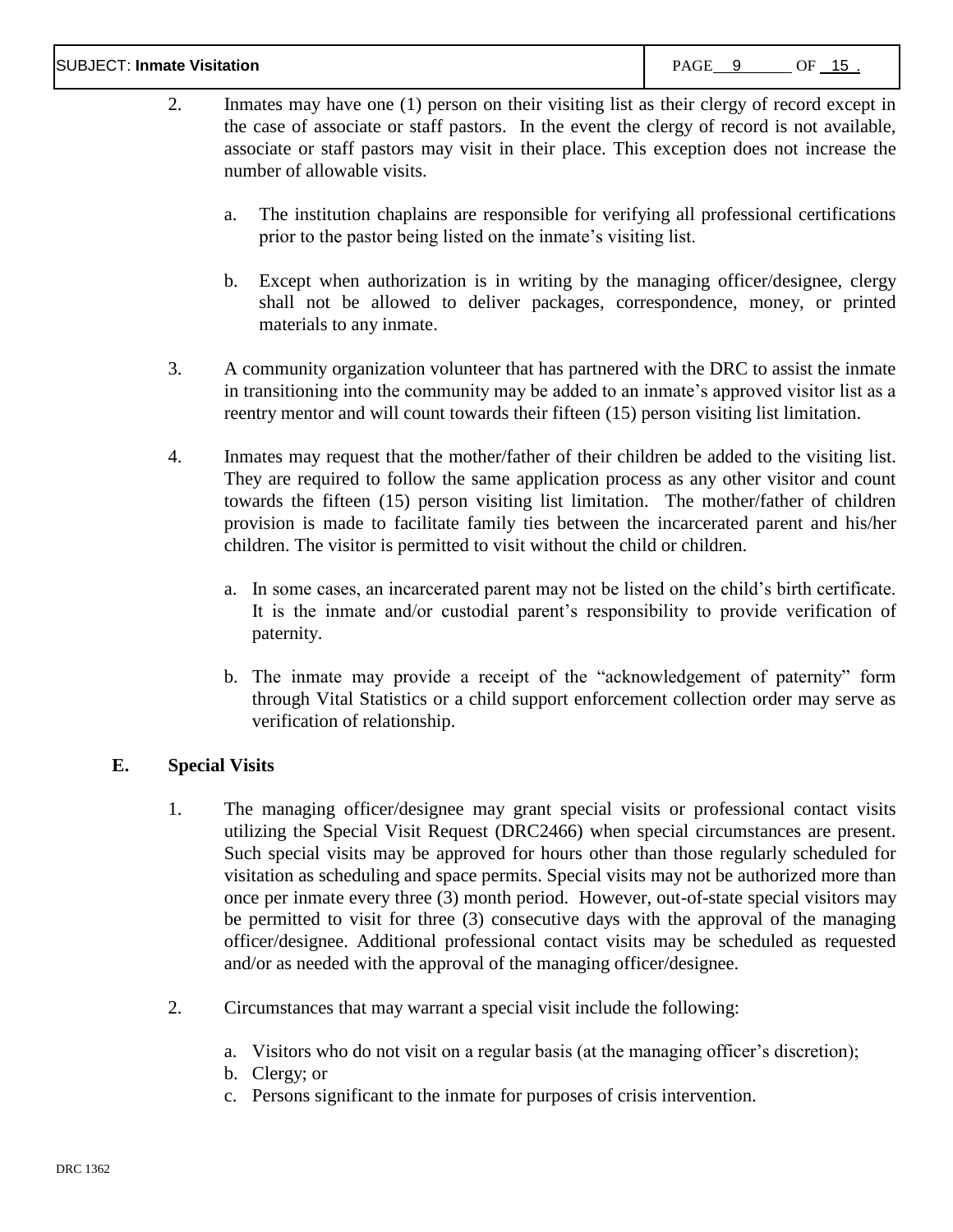- 3. Circumstances that may warrant a professional/official visit include the following:
	- a. Parole or probation advisors and those acting on behalf of a court of law;
	- b. Psychiatrists or other mental health professionals;
	- c. Law enforcement, judges, and other official visitors granted at the discretion of the managing officer; or
	- d. Social services professionals.

#### **F. Denial and Suspension of Visitation**

- 1. Visitation applications may be denied for the following reasons:
	- a. The visitor's presence in the institution could reasonably pose a threat to the institution's security, or disrupt the orderly operations of the institution; or
	- b. The visitor has a past record of disruptive conduct; or
	- c. The visitor is directly related to the inmate's current or prior criminal behavior; or
	- d. The visitor will not have a positive effect on the inmate's attitude, behavior, overall adjustment, or reentry efforts; or
	- e. The visitor is under supervision and does not have the written permission of both the managing officer and the parolee's parole officer. Inmates, including family, under supervision must have written permission from his/her parole/probation officer and approval from the managing officer in order to visit;
	- f. The visitor is a current or past ODRC employee, volunteer, or independent contractor, and has not received written authorization from the managing officer; or
	- g. The visitor was a victim of personal injury or harm of the inmate's crime, either under the current incarceration or any previous incarceration(s), unless the managing officer/designee grants approval. The managing officer/designee may contact the Office of Victim Services (OVS) for consultation, in which case the OVS will provide a written opinion. The managing officer/designee grants final approval. Unit staff are responsible for ensuring these steps are taken prior to any victim being allowed to enter the institution for a visit; or
	- h. Required documentation has either been falsified and/or incomplete forms were returned for processing.
	- i. The visitor has been permanently restricted from visiting at any ODRC facility in the past.
- 2. A violation that poses a significant risk to security or injury to another person may result in an immediate and permanent restriction. Permanent removal shall only occur with the written approval of the managing officer. Delegation of permanent removal may only be assigned to the staff person acting in the managing officer's official capacity during their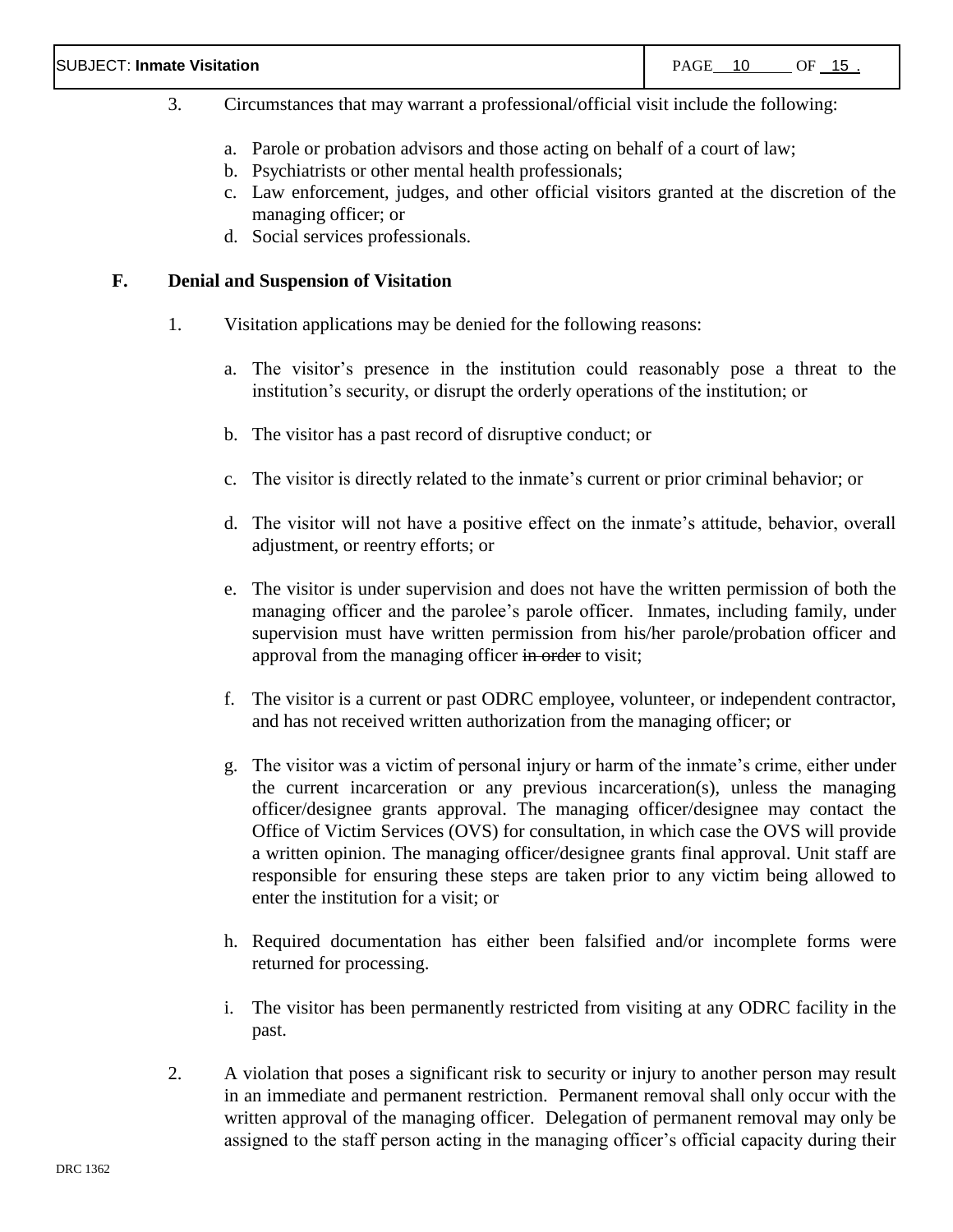absence. Any visitor who is permanently restricted shall not be permitted to visit any ODRC facility unless the permanent restriction is removed by the managing officer of the facility for which the person wishes to visit. All permanent visitor restrictions shall be forwarded to all ODRC institutions to ensure the visitor is restricted from any other inmate visiting lists.

- 3. An approved visitor may be denied access to visit for reasons including, but not limited to:
	- a. A visitor refuses to show appropriate and bona fide identification;
	- b. A visitor refuses to submit to a search;
	- c. A visitor appears to be under the influence of an intoxicating substance;
	- d. There is insufficient space for visiting (terminations of earlier visits are to occur before denying a visit due to lack of space) or prior reservations were not secured when required;
	- e. Possession of contraband that is prohibited by department policy and/or state law;
	- f. Inappropriate dress, as defined by the managing officer/designee. Refer to the General Visiting Instructions (DRC2274);
	- g. Any circumstance that presents a threat to the security of the institution, staff, visitor and/or inmates.
- 4. Only the managing officer/designee (the supervisor in charge of the visiting area) may terminate visits. Reasons for termination of a visit shall include, but not be limited to, inappropriate conduct or a violation of visiting rules.
- 5. Whenever a visit is denied or terminated, an Incident Report (DRC1000) shall be prepared by the official taking the action. A copy of the report shall be forwarded to the managing officer/designee. The statement of reasons completed by the reporting officer shall provide details of the visitor(s) and/or inmate's inappropriate actions and be documented in DOTS Portal visitation notes.
- 6. If contraband is found in the possession of a visitor, the contraband shall be confiscated**,** and the visitor may be referred to law enforcement officials for possible felony prosecution. If the visitor refuses to be detained until the arrival of law enforcement officials, force shall not be used; however, vital information (i.e., the visitor's name, address, telephone number, automobile make and model, description, license plate number and state where issued) shall be documented and forwarded immediately to the shift supervisor who in turn shall notify the appropriate local authorities.
- 7. Only the managing officer/designee may suspend visitation privileges. Only the managing officer may, at his/her discretion, suspend all of the inmate's approved visitors, except attorneys and clergy of record unless they are personally involved, for any misconduct involving the inmate and/or visitor. Upon determining that visitation shall be suspended, the managing officer/designee shall provide a written notice of the time period of suspension to the inmate, all suspended visitors, and visitation staff, as documented on the Termination of Mail/Visiting Privileges (DRC2199) and Decision on Termination of Mail/Visiting Privileges (DRC2200). Suspension from an institution serves as a suspension from all facilities. The statement of reasons may be limited to the extent it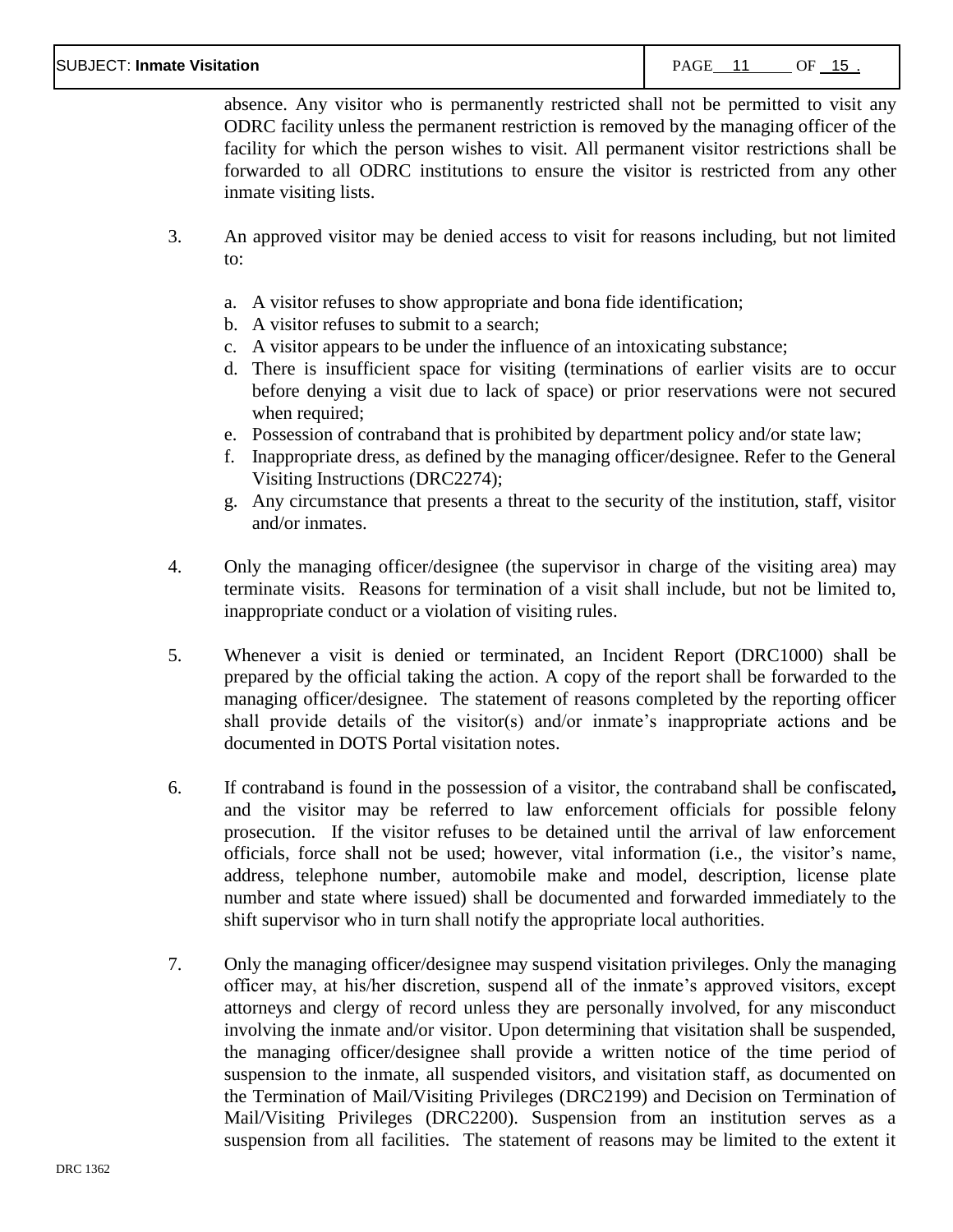would jeopardize the security of the institution or the safety of any individual. All suspensions and/or changes in a visitor's status shall be entered into the DOTS Portal Screen (VISTI) and a brief explanation for the suspension noted into the DOTS Portal Screen (VSNOT) within twenty-four (24) hours of the decision to suspend. Institution staff documenting the visiting suspension shall notify all other institutions where the visitor is documented as a visitor on an inmate's visiting list. This notification shall be in writing and directed to the managing officer's administrative assistant or investigator.

- 8. The administrative assistant to the managing officer shall be responsible for processing all visiting suspensions that are the result of any disposition imposed by the Rules Infraction Board (RIB) and shall enter the suspension into the appropriate DOTS Portal screen (VRIB). Restrictions entered at a reception center must be thoroughly reviewed upon receipt at the parent institution.
- 9. Visitor suspensions shall be progressive in nature in accordance with the ODRC Guidelines for Mail and Visiting Restrictions. Based on the severity of the incident, the managing officer has the discretion to suspend or restrict visitation on the first offense for all rules violated (attached exclusions may range from denial of visiting for that day, suspension of visiting privileges for a specific period of time, or permanent removal from the approved visiting list). Visiting privileges may be suspended for reasons including, but not limited to:
	- a. Upon reviewing a denial or termination report, the managing officer/designee determines that suspension is warranted;
	- b. The visitor repeatedly violated visiting rules;
	- c. The visitor continually failed to control children;
	- d. Sexual physical contact;
	- e. The visitor refused to submit to a search, in which case he/she may be restricted from visiting at any DRC institution;
	- f. Falsifying information on the visitation application; or
	- g. The visitor exhibits other behavior and actions which the managing officer/designee, at their discretion, determines may jeopardize the security of the institution.
- 10. If a visitor is arrested on the grounds of the correctional facility, his/her visitation privileges shall be suspended until disposition of the case. The suspension may continue for the duration of any court sentence, including terms of probation, incarceration and post release supervision, up to permanent suspension as determined by the managing officer.
- 11. In all instances where inmates test positive for or are in possession of illegal drugs or refuses to comply with a request for a drug screen, in addition to appropriate Rules Infraction Board (RIB) disciplinary actions, the managing officer/designee may modify the inmate's visits according to the following:
	- a. First Offense All visits may be suspended for up to three (3) months.
	- b. Second and Subsequent Offenses All visits may be suspended for up to six (6) months. Progressive disciplinary action will apply for subsequent offenses.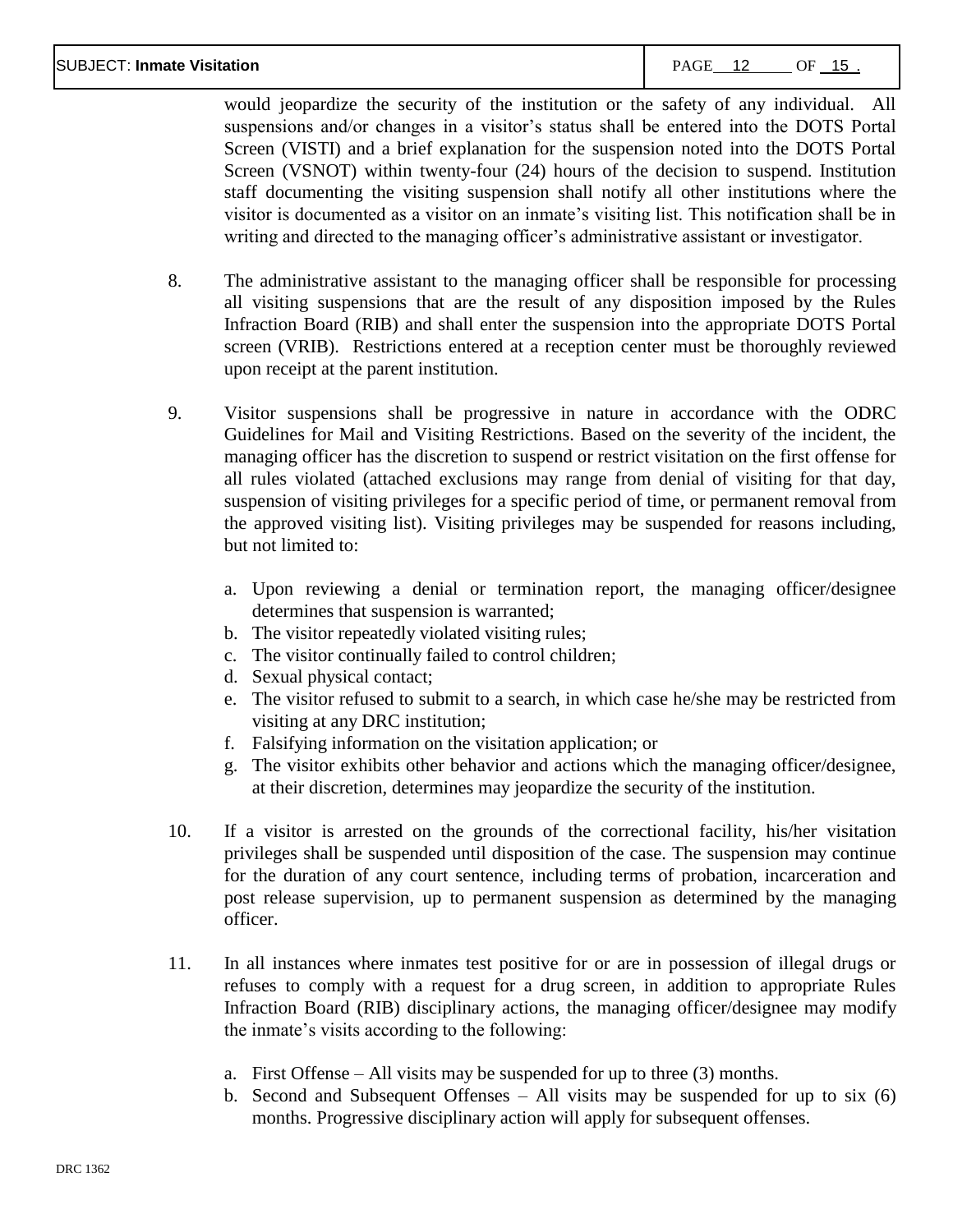This section does not affect attorney and clergy visits unless that person is involved in the drug violation.

12. Visitors may appeal or request a review of the suspension or termination within seven (7) days of the date the Termination of Mail/Visiting Privileges (DRC2199) was completed. All appeals shall be in writing and submitted to the Operation Support Center (OSC). A final decision will be made on the Decision on Termination of Mail/Visiting Privileges (DRC2200) which is not appealable.

### **G. Video Visitation**

- 1. Video visitation using the JPay kiosks installed in housing units throughout the DRC is designed to increase visiting opportunities and reduce burdens on family and friends. Therefore, assisting in facilitating these visits is an important role at all facilities. All video visits will be subject to screening criteria as outlined in the JPay contract.
- 2. Video visits shall be available in general population housing units at all Level 1, 2 and 3 prisons seven days a week. Video visits may be restricted in limited privilege housing units. Level 4 and ERH prisons have the flexibility to set the hours to meet specific operational needs but should make every effort to make video visiting available seven days a week and in the evenings.
- 3. Video visits shall be available in the morning, afternoon and evening at all Level 1, 2 and 3 prisons. Each facility shall set a minimum of three (3) hours in the morning, three (3) hours in the afternoon and three (3) hours in the evening where video visits will be available, for a total of nine (9) hours each day.
- 4. All kiosk locations shall have a sign containing the following information posted next to the kiosk: "All electronic communications are subject to monitoring and recording".
- 5. Facilities shall not be required to constantly live monitor video visits; however, they shall be required to have the video visits monitored in a control center (or other area of their choice which is staffed during video visiting hours) where the staff member can periodically look at the screen and terminate a visit if they see something inappropriate or if they receive notification from another party there is a problem.
- 6. Any live monitoring of video visits shall be without sound unless approved by a supervisor. Any time live visits are listened to, it shall be in a manner where members of the general public, or parties not associated with the monitoring, cannot hear.
- 7. The review of a recorded visit shall only be authorized by a supervisor, and designees authorized to review recorded visits, at the discretion of the managing officer.
- 8. Housing unit officers shall be advised of the video visiting process and all of the rules associated. All post orders in housing units shall be updated to include information on whom to contact in the facility when the housing unit officer determines a video visit is causing disruption in the unit or becomes aware of a rule violation.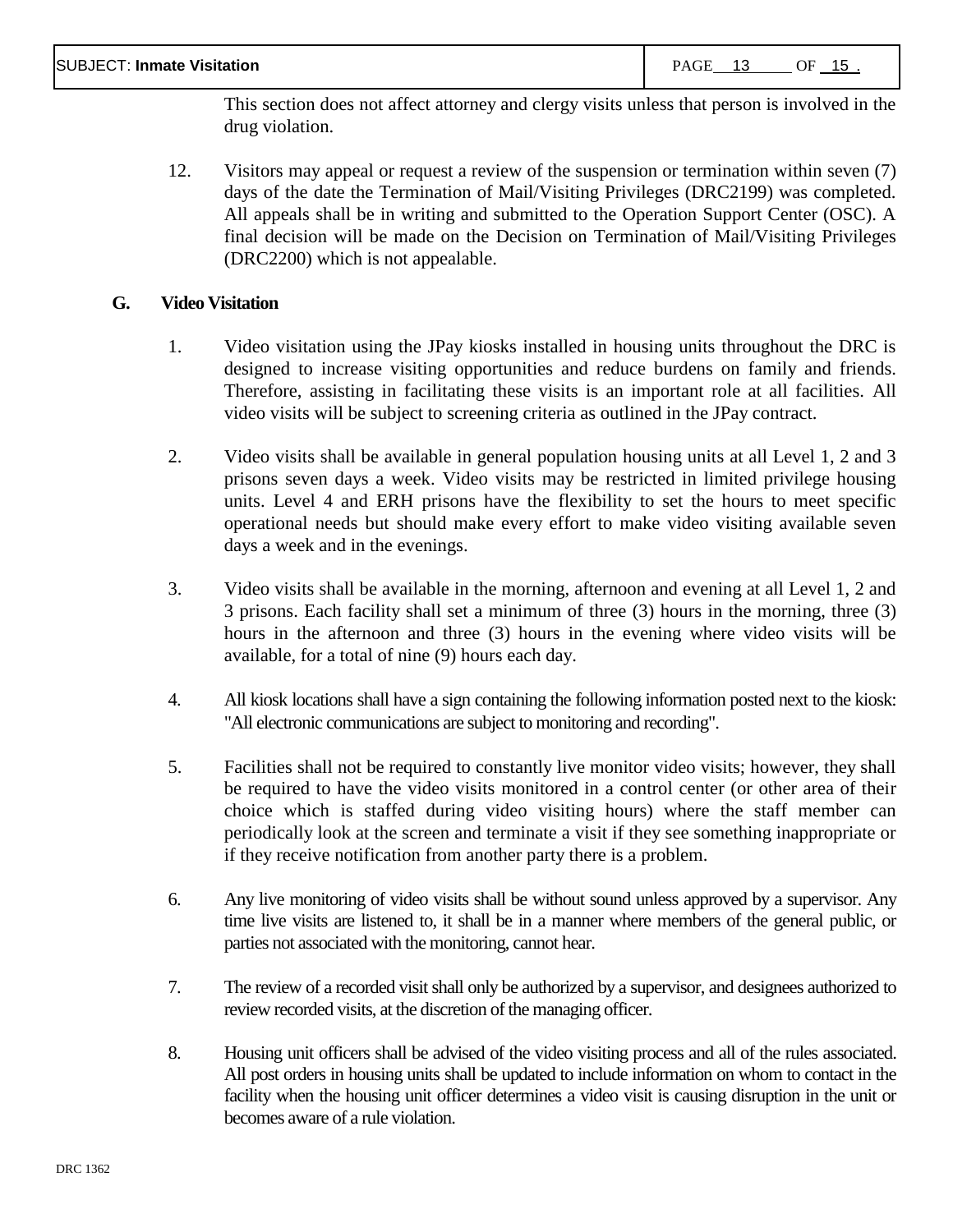#### SUBJECT: **Inmate Visitation PAGE 14 OF 15 .**

- 9. If a housing area has more than one kiosk, only one shall be designated for video visitation. Any kiosk designated for video visitation shall have the hours when video visiting is available posted beside the kiosk.
- 10. Inmate visitors shall be required to make video visit reservations twenty-four (24) hours in advance. All institutions shall designate an individual or post responsible daily for checking all video visits scheduled for the day and sending notification to the housing units where the video visit is scheduled. In addition, this designated person/post shall also provide the post responsible for monitoring/terminating video visits with a schedule of video visits for the day.
- 11. The maximum number of video visits per site at a single time shall be four.
- 12. The requirements of video visiting at Level 4 and ERH prisons is at the discretion of the managing officer based on the operational need and capacity of the facility.

## **H. Video Visitation Rules**

- 1. All individuals requesting a video visit shall be approved or tentatively approved visitors according to this policy.
- 2. All incoming and outgoing videograms must be from/to approved visitors only.
- 3. Inmates must be dressed in the uniform of the day when recording the videogram.
- 4. All visitors must adhere to all applicable visiting rules as if they were visiting in person to include those rules pertaining minors participating in visits. Minor children should not participate in video visitation or videograms unless the person initiating the visit has complied with paragraph (C) (10) of this policy. At no time shall a minor initiate video visitation or videograms. Such violations shall result in a suspension of an inmate's video visitation/videogram privileges. The suspension may be temporary or permanent depending on the nature of the violation and the managing officer's discretion.
- 5. Video Visit/Videograms rules include restrictions on inappropriate clothing including overly revealing clothing, form-fitting clothing, and clothing that display offensive, illegal or gang-related messages.
- 6. There shall be no displays of nudity, pornography, sexual acts, sexual poses, violence, drug use, gang signs, weapons, general gang activity (including clothing) or any other illegal activity during a video visit/videogram.
- 7. All video visits/videograms are monitored and recorded. Visits may be terminated for any violation of the rules listed herein. In addition, restrictions/suspensions may be issued which affect not only video visits/videograms but visiting in person (including the ability to send money).
- 8. Inmates will not be reimbursed any costs associated with video visits/videograms in accordance with section VI.H.5 of this policy.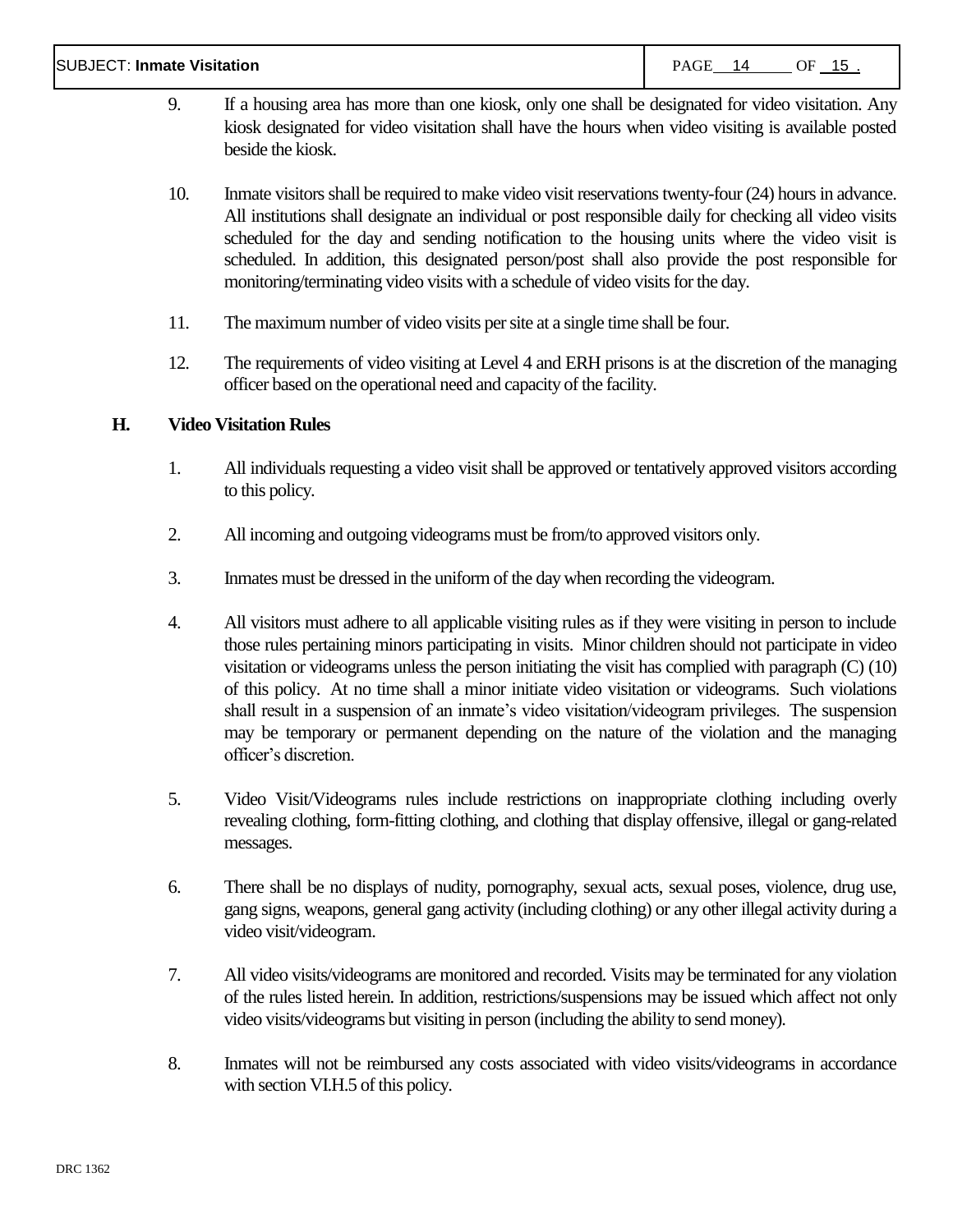#### SUBJECT: **Inmate Visitation** PAGE 15 OF 15 .

- 9. Recording of the video visitation or videogram session by the visitor is strictly prohibited and may lead to loss of video visitation privileges.
- 10. Even if a visit is not terminated during the actual visit, a review of a recorded visit which reveals violations of prison rules may result in suspension or termination of visiting privileges after the fact. There is no statute of limitations as to how far back a review of a previous visit can be used to suspend/terminate current visiting privileges.
- 11. Video visits do not count against the number of regularly allowed in-person visits.
- 12. Attorneys and clergy may video visit if they are on the approved visiting list. Audio recording cannot be disabled. Therefore, when private communication is required inperson visiting is recommended because all video visits are subject to being monitored and privacy rules do not apply.
- 13. Video visits do not count against the number of kiosk sessions allowed per day.

## **I. Variations from Policy**

Based upon the circumstances of a requested visit, an exception to this policy may be made by the managing officer. In such cases, written documentation signed by the managing officer/designee must be scanned to OnBase indicating the reasons for the exception and must have the managing officer/designee's signature of approval.

## **Attachment:**

ODRC Guidelines for Mail & Visiting Restrictions

## **Related Department Forms:**

| Incident Report                                      | <b>DRC1000</b> |
|------------------------------------------------------|----------------|
| <b>Visiting Application</b>                          | <b>DRC2096</b> |
| <b>Termination of Mail/Visiting Privileges</b>       | <b>DRC2199</b> |
| Decision on Termination of Mail/Visiting Privileges  | <b>DRC2200</b> |
| <b>General Visiting Instructions</b>                 | <b>DRC2274</b> |
| <b>Special Visit Request</b>                         | <b>DRC2466</b> |
| Declaration of Understanding                         | <b>DRC2554</b> |
| <b>Authorization for Minor Child Visitation Form</b> | <b>DRC4371</b> |
|                                                      |                |